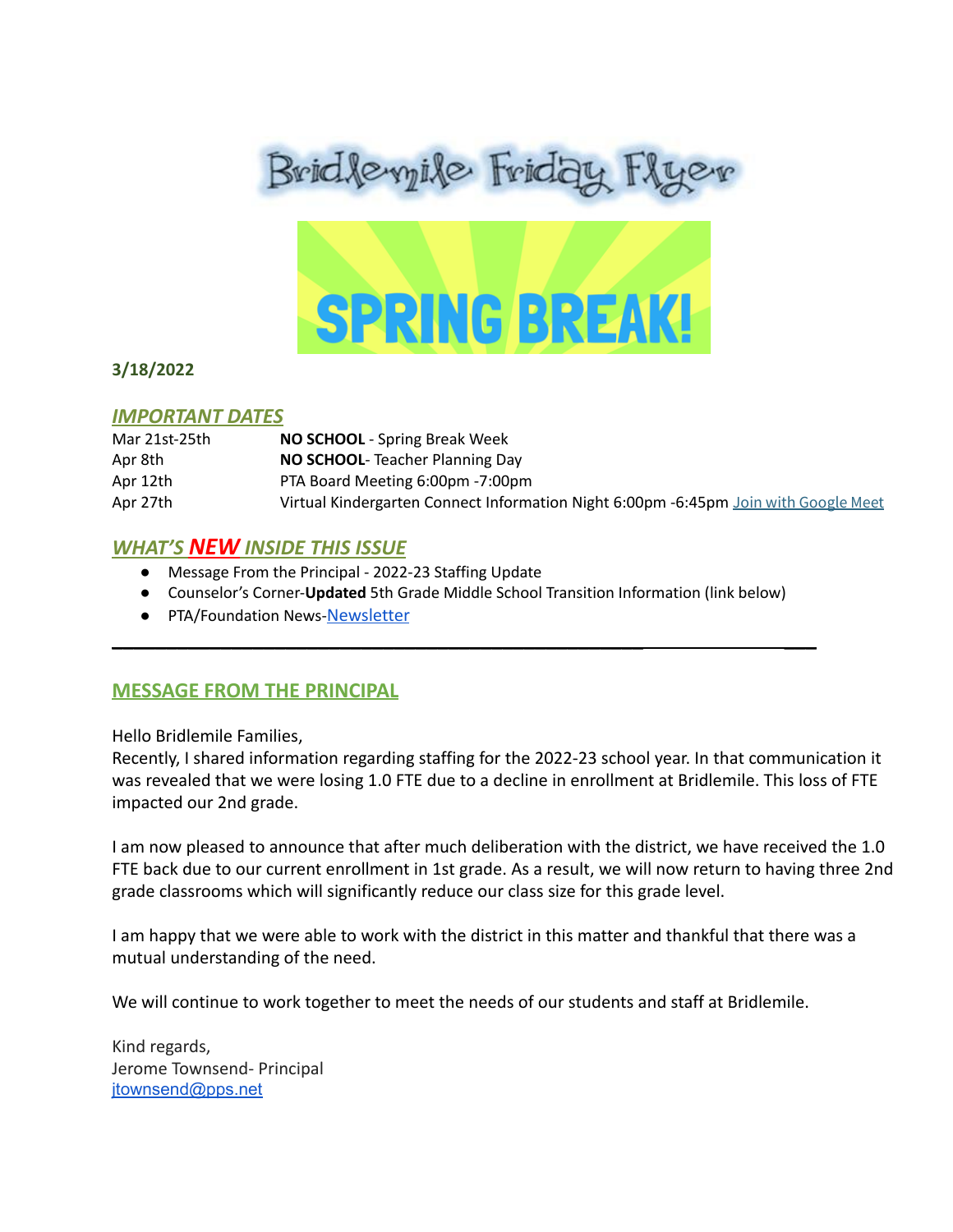#### **Message from last week**

Recently the Oregon Health Authority announced that it would lift the mask mandates for indoor places, including schools, on March 11th. PPS has also communicated that indoor masking in schools will be **optional for staff and students, beginning March 14th.** We understand that these updates are welcomed by some and may also cause concern for others. In the days to come it will be important that we all collectively work together to understand and respect individual choices.

Every family is unique. The decision to wear face coverings or not is a personal decision. Health experts continue to recommend wearing face coverings for those at increased risk for more severe impacts of COVID-19. This includes people who are not vaccinated, are immunocompromised, have underlying health conditions, are 65 and older, or who live with someone in one of these categories. The CDC has developed a [community](https://www.cdc.gov/coronavirus/2019-ncov/your-health/covid-by-county.html) metric tool to help families and communities make health decisions.

There are many things you can do with your student to support their health and well-being during this transition, as recommended by the Oregon Health Authority (OHA) and Oregon Department of Education (ODE).

- 1. Consider reviewing these materials together with your student. Talk with them about what they can do to build care, [connection,](https://www.oregon.gov/ode/students-and-family/equity/SchoolSafety/Pages/Announcements.aspx?utm_medium=email&utm_source=govdelivery6OuoSuS4FYUBVTesFXGnAkndAiY/edit?usp=sharing&ouid=118168639580975731375&rtpof=true&sd=true) and community in their classrooms and schools.
- 2. Explore how your student can support other students who choose to continue to wear face coverings, and what you can do to support your student's health and [well-being](https://www.oregon.gov/ode/students-and-family/equity/SchoolSafety/Pages/Mental-Health-Students-Families-Guidance.aspx).
- 3. Have conversations with your student about how they are feeling about the change to an environment without face coverings. How might that be affecting their mental health and well-being? See [ODE's](https://www.oregon.gov/ode/students-and-family/equity/SchoolSafety/Pages/Mental-Health-Toolkit.aspx) [Mental](https://www.oregon.gov/ode/students-and-family/equity/SchoolSafety/Pages/Mental-Health-Toolkit.aspx) Health Toolkit for some ideas.
- 4. Familiarize yourself with policies and tools for [addressing](https://www.oregon.gov/ode/students-and-family/healthsafety/Documents/bullyingguidance.pdf) bullying in schools.

With new public health guidance released by the Center for Disease Control (CDC), the Oregon Health Authority (OHA), Oregon Department of Education (ODE) and Multnomah County Public Health, PPS has made updates and changes to our SOP's (standard operating procedures) to accommodate the transition to optional masking beginning March 14th. You can find these updated SOP's linked *[here](https://www.pps.net/Page/18048).*

Bridlemile teachers and staff will continue with all other PPS safety protocols. We will encourage students to social distance and frequently wash/sanitize hands. We will also continue sanitizing surfaces, keeping windows open, and air purifiers on.

The pandemic is moving from a level of urgency that requires government administration, to the personal responsibility of individuals. With that said, we will not have the capacity to monitor student adherence to personalized decisions around masking. We strongly encourage families to discuss your comfort level and promote self-advocacy. Students will need to have a clear understanding of their family's choice and abide by that decision. We will not be able to ask a child if their parent wants them to wear a mask, nor will we be able to monitor students whose parents have requested that their students must be masked at all times. We will also not be able to honor requests that include students being separated indoors or outdoors according to their masking choices. Please keep in mind that we will still follow guidelines in place by OHA, ODE and PPS.

It is extremely important that we are mindful of being kind and understanding to *ALL* who continue to wear a mask after the mandate is lifted and to *ALL* who choose not to wear a mask. Schoolwide, we are having conversations with students to remain kind and respectful regardless of personal choice. It is important that we partner in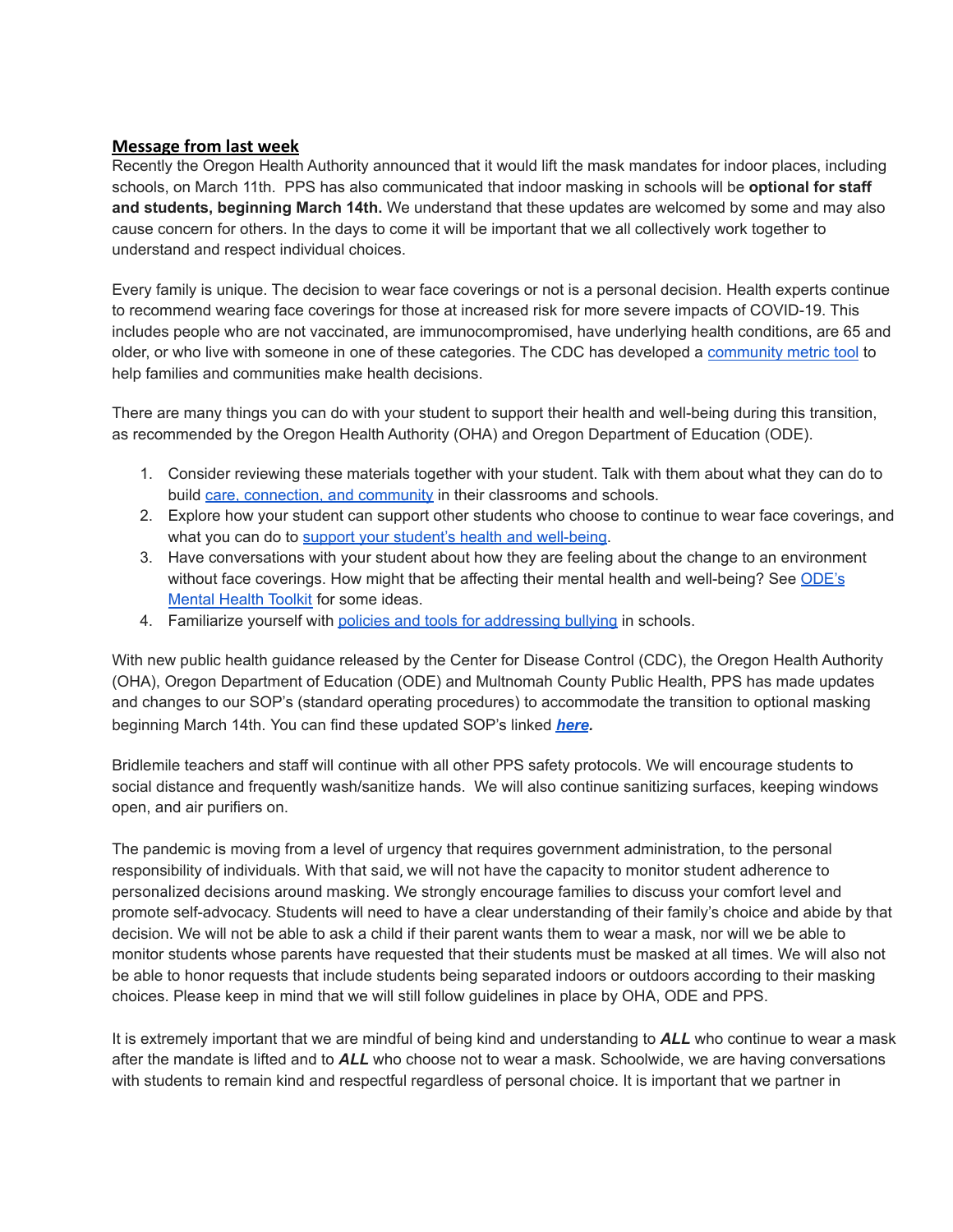conveying messages of respect, understanding of personal choice, and patience as this new mask mandate introduces a different dynamic than what we have been used to since the beginning of the pandemic.

We want to ensure that Bridlemile remains a safe place for students and staff which includes anti-bullying and anti-biased stances. We must work together to make sure that our students understand the impacts that bullying and biased actions can have on one another.

Please continue to be mindful that If you are sick, or test positive for COVID-19, please stay home and contact the office at 503-916-6292 or [Bridlemile-office@pps.net](mailto:Bridlemile-office@pps.net). For your convenience, here is the updated PPS Daily [Illness](https://www.pps.net/Page/18693) [Self-Screening](https://www.pps.net/Page/18693) Checklist.

Thank you for all of your continued support as we continue to navigate the challenges and changes with Covid-19 safety protocols during this school year.

Sincerely, Jerome Townsend Principal- Bridlemile Elementary

**FROM THE DISTRICT**

Bus Route Check Tool: [pps.net/routecheck](https://www.pps.net/routecheck) [PPS Daily Illness Self-Screening Checklist](https://www.pps.net/Page/18693). PPS Covid-19 safety & [protocols](http://track.spe.schoolmessenger.com/f/a/OAPoYPTPSVtUm_Aly1nyJQ~~/AAAAAQA~/RgRkDQ9iP0QkaHR0cHM6Ly93d3cucHBzLm5ldC9iYWNrdG9zY2hvb2wyMDIxVwdzY2hvb2xtQgpiKuLbK2Iqalv1UhBkYnVybGluZ0BwcHMubmV0WAQAAAAB) website

# **FROM THE OFFICE**



## **UPLOAD VACCINATION INFORMATION**

Parents- you can upload your student's Covid 19 Vaccination Card in ParentVUE in the Yearly Verification screen. Directions can be found [HERE](https://docs.google.com/document/d/1AxHhVVEjAqJxV1Vuh9PnfwkZHcp-Tde_x6iFOOEy58Y/edit).

## **COUNSELOR'S CORNER**

5th Graders are getting ever so much closer to transitioning to middle school. Bridlemile currently feeds to two Neighborhood middle schools, West Sylvan Middle School and Robert Gray Middle School. Current and upcoming Middle School information including how to forecast can be found by clicking the provided link below:

3/17/22: 5th Grade Middle School Transition [Information](https://docs.google.com/document/d/1Wd-EY7uw1aMnlKEWLs7prUvTiZV40bZe3OkKEETQZms/edit?usp=sharing)

#### **LIBRARY NEWS FROM MS. DAHINDEN**

OBOB battles have been going strong and the teams have been extremely impressive!! The top 8 teams will move on to playoffs on Thursday, March 31 and the Final 4 will play on Friday, April 1 until a Bridlemile OBOB Champion is named.

Playoff teams: The Flying Penguins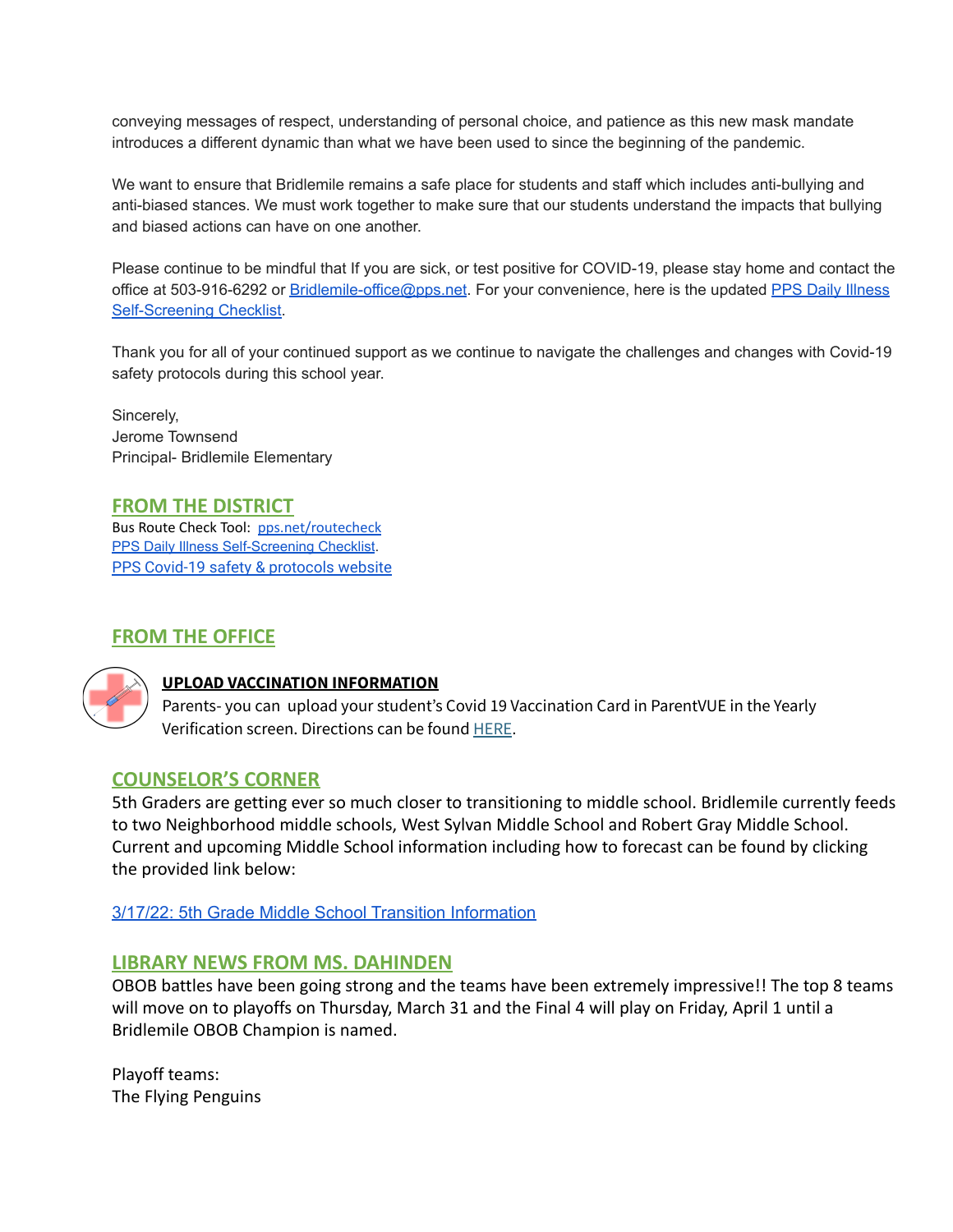OBOB Beagles Chunky Monkeys Rose City Readers Wild Readers Shooting Stars Pineapples Reading Machines

Congratulations to all the participants! The partial list of OBOB titles have been released for the 2022-2023 school year. Check it out and happy reading!!

<https://www.oregonbattleofthebooks.org/2022-2023-obob-partial-title-list/>

#### **NEWS FROM P.E.**

**Subject: Take the Challenge TODAY!**

#### Dear Families –

The **American Heart Association's Kids Heart Challenge** program is kicking off! Help your child get a jump start by downloading the FREE Kids Heart Challenge App for [Apple](https://play.google.com/store/apps/details?mt=8) or [Android](http://www.heart.org/educationalresources?id=com.aha_jump.android.communicator&hl=en) or visiting **[heart.org/khc](https://www2.heart.org/site/TR?pg=company&fr_id=6322&company_id=348036.)** When registering, your child will choose a heart healthy challenge to *Be Active or Be Kind* and earn a **FREE Road Warrior Wristband!** Our goal is to have 100% of our students register online and take the Challenge.

This year, the KHC Explorers are going on a ROAD TRIP! **[CLICK HERE](https://docs.google.com/presentation/d/e/2PACX-1vSEhmGuyHHu0yXmvDP9ifrfBLZ1WpfGQ_-YhKjK-6YLfNCy1qR7LTRJF08wNdqpT2pvhLv4TyOCpxtw/pub?start=false&loop=false&delayms=60000&slide=id.p)** to jump on board and experience the road trip across the U.S. through daily activities for physical health, mental wellbeing and tips to help others with special hearts! Let's have fun and save lives!

#### **MUSIC NEWS FROM MS. BARLOW**

#### **Recorder Orders for Grades 3-5**

Here is information on how to buy a recorder. We will be playing them in 3rd, 4th, and fifth grades. This is only if you don't already have a recorder:

**[https://docs.google.com/document/d/12l5BjnnEKw8FF-H\\_8brgDDT\\_-D1\\_Wvk9zoEtoTqOJ3o/edit](https://docs.google.com/document/d/12l5BjnnEKw8FF-H_8brgDDT_-D1_Wvk9zoEtoTqOJ3o/edit?usp=sharing) [?usp=sharing](https://docs.google.com/document/d/12l5BjnnEKw8FF-H_8brgDDT_-D1_Wvk9zoEtoTqOJ3o/edit?usp=sharing)**

## **TECHNOLOGY NEWS FROM MS. DAHINDEN**

Password Reset is Coming!

K-5 students will need to change their passwords before March 30th. Students who have recently changed their password, since March 1st will not need to create new passwords. Passwords need to be 12 characters long and cannot use sequential numbers, i.e. 1, 2, 3, 4 etc. If passwords are not reset before March 30th, students will not be able to log into their accounts. Please see the link below for password reset instructions.

**[Instructions](https://support.pps.net/support/solutions/articles/8000076103-how-to-using-the-my-pps-portal-to-reset-your-password) for students to reset their password**